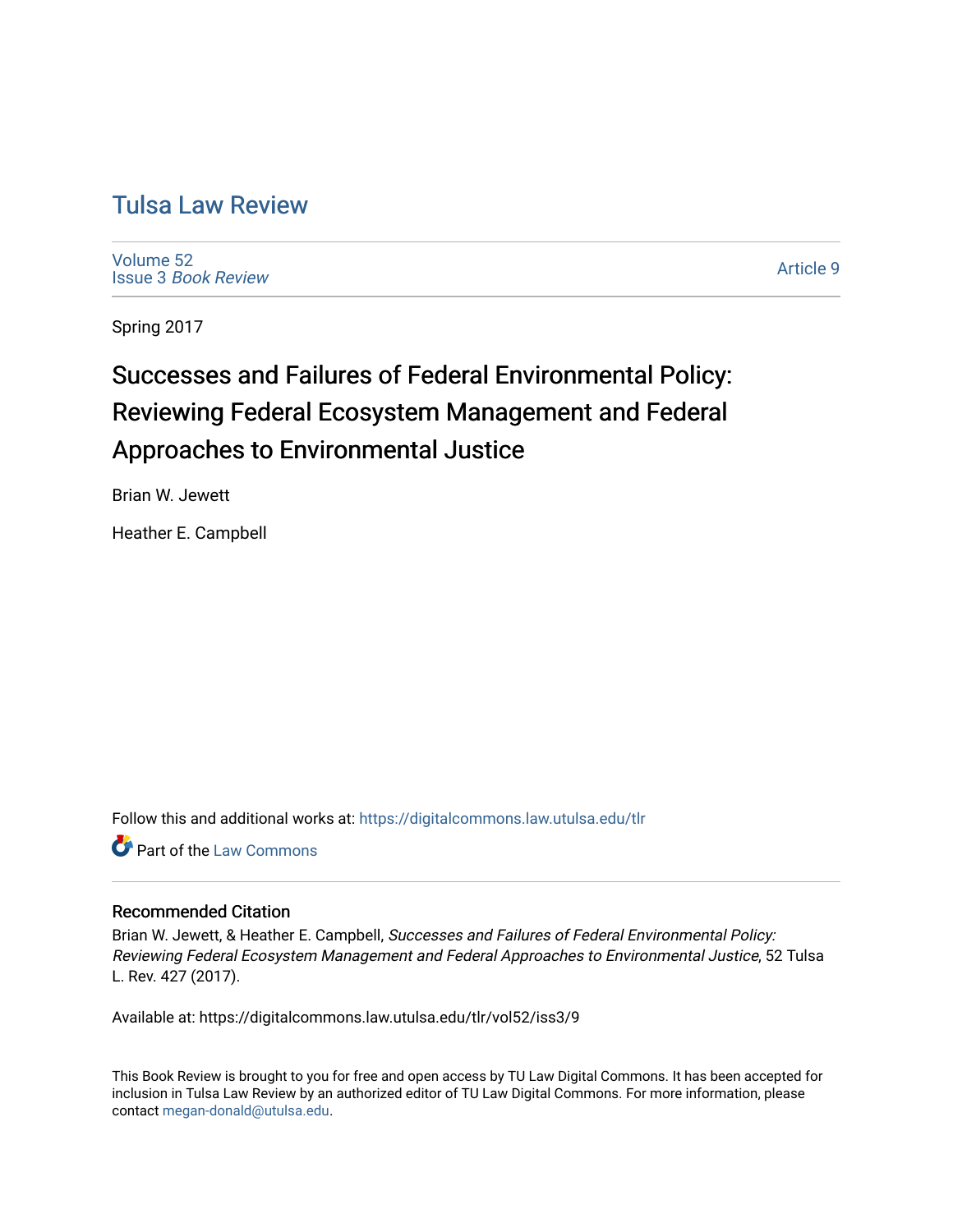# **SUCCESSES AND FAILURES OF FEDERAL ENVIRONMENTAL POLICY: REVIEWING FEDERAL ECOSYSTEM MANAGEMENT AND FEDERAL APPROACHES TO ENVIRONMENTAL JUSTICE**

# Brian W. Jewett†

# Heather E. Campbell‡

JAMES R. SKILLEN, FEDERAL ECOSYSTEM MANAGEMENT: ITS RISE, FALL, AND AFTERLIFE (UNIVERSITY PRESS OF KANSAS 2015). PP. 272. HARDCOVER \$45.00.

DAVID M. KONISKY, ED., FAILED PROMISES: EVALUATING THE FEDERAL GOVERNMENT'S RESPONSE TO ENVIRONMENTAL JUSTICE (THE MIT PRESS 2015). PP. 296. HARDCOVER \$53.00. PAPERBACK \$30.00.

## **INTRODUCTION**

The 1970s was a watershed decade for environmental protection in the United States. With a rush of new environmental laws, processes evolved for the management of federal lands and resources, but ongoing challenges in environmental inequities were left unrecognized, unaddressed, or dormant. By the 1990s, federal agencies began addressing these concerns through the development of ecosystem management and environmental justice policies. Both of these policies were means of changing the federal process of managing the environment and environmental concerns. Ecosystem management was broader and more ambitious, seeking to balance the complex of demands on federal lands. Processes for environmental justice were more focused and designed to reduce environmental inequities, especially those based on race, ethnicity, and income.

*Federal Ecosystem Management*, by James R. Skillen, and *Failed Promises*, an edited volume by David M. Konisky, are two unique treatments of the history, evolution,

<sup>†</sup> Brian W. Jewett is a Doctoral Student and Research Assistant in the Department of Politics and Government, Claremont Graduate University.

<sup>‡</sup> Heather E. Campbell is Professor and Chair of the Department of Politics and Government, Claremont Graduate University.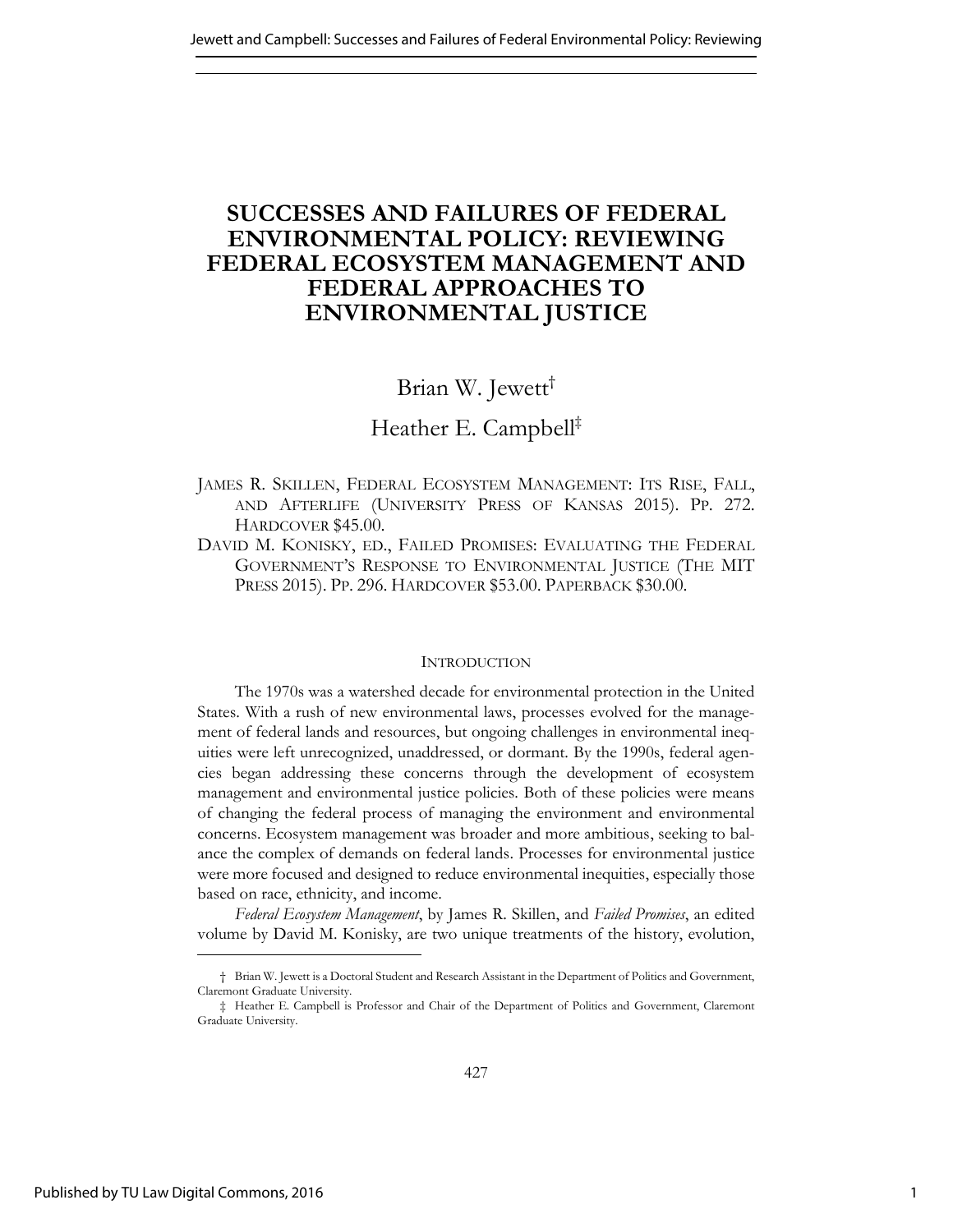<span id="page-2-0"></span>and effectiveness of federal ecosystem management and environmental justice policies, respectively.1While Skillen's treatise is a historical narrative of federal land management policies of the past and present, Konisky's volume is a collection of writings that assess the Environmental Protection Agency's (EPA) (and some other federal agencies') attempts to correct environmental inequities in accordance with federal environmental justice policy created by President Clinton's Executive Order 12898, *Federal Actions to Address Environmental Justice in Minority Populations and Low-Income Populations*. 2 While the books differ in approach and environmental policy sub-area, common themes are evident. Both books address the context and efficacy of federal-level environmental policy implementation and evaluation and provide critiques of the federal agencies' efforts to execute these activities. In addition, both works broadly address the effects of presidential administrations' defining, or suppressing, the principles and objectives of their respective policy sub-areas.

Both *Federal Ecosystem Management* and *Failed Promises* are policy-analytic books, yet they differ in approach and content. *Federal Ecosystem Management* is an accessible historical narrative suitable as supplementary text for upper-division undergraduate and graduate courses in U.S. environmental policy. *Failed Promises* is a denser and more empirical treatment of its subject matter. Its range of subject material that the authors expertly assess has enough substance for scholars and researchers of environmental justice, environmental policy, related legal issues, and quantitative analysis. It may be too narrowly focused and quantitative for undergraduate studies, but it is appropriate for graduate environmental studies, environmental law and policy, and perhaps public health classes. Practitioners, particularly attorneys and environmental justice advocates, will also find the book useful.

#### *SKILLEN'S* FEDERAL ECOSYSTEM MANAGEMENT

For most of the twentieth century, federal land and resource management was guided by the principles of preservation and multiple-use conservation. By the 1970s, those management philosophies became outdated as failures developed; the old paradigms were insufficient to meet the changing technical and political realities faced by federal agencies.<sup>3</sup> During the 1990s, federal policymakers, land managers, and environmental scholars conceptualized and suggested a new paradigm-ecosystem management-to correct prior deficiencies in light of changing understandings of ecology and growing legal and political complexities.<sup>4</sup> In *Federal Ecosystem Management*, James R. Skillen, an Assistant Professor of Environmental Studies at Calvin College, traces the emergence of ecosystem management as official federal policy. He describes how the new paradigm was supported by a transformation in the intellectual history of

<sup>1.</sup> *See* JAMES R. SKILLEN, FEDERAL ECOSYSTEM MANAGEMENT: ITS RISE, FALL, AND AFTERLIFE (2015); *see also* FAILED PROMISES: EVALUATING THE FEDERAL GOVERNMENT'S RESPONSE TO ENVIRONMENTAL JUSTICE (David M. Konisky ed. 2015) [hereinafter FAILED PROMISES].

<sup>2.</sup> Exec. Order No. 12,898, 59 Fed. Reg. 7629 (Feb. 11, 1994).

<sup>3.</sup> SKILLEN, *supra* note 1, at 1-2.

<sup>4.</sup> *Id.*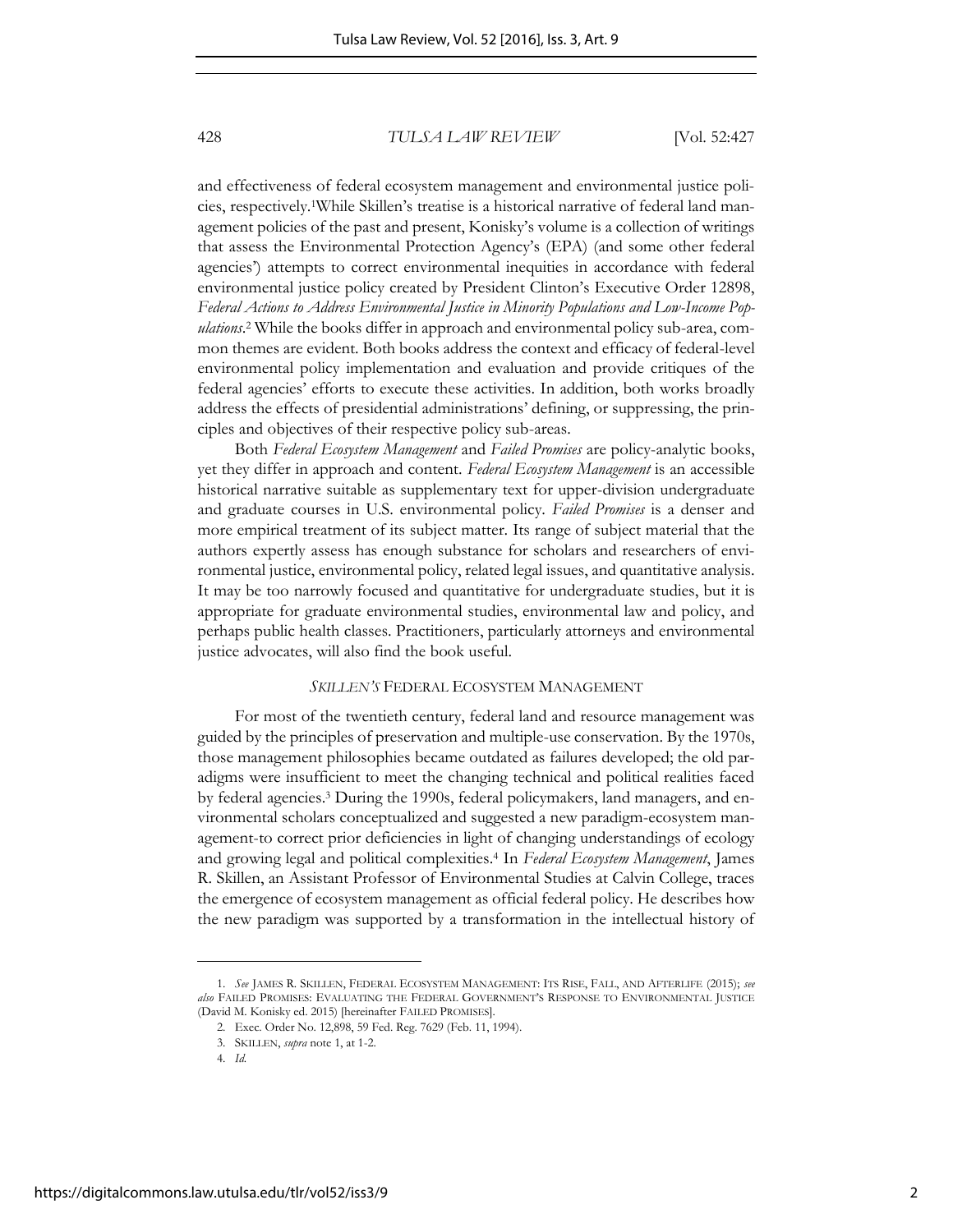ecology and political science (specifically, the field of public administration).<sup>5</sup> This shift called for more public participation and scientific expertise in the federal environmental management policy process to address the dynamic complexities of national ecosystems.<sup>6</sup> However, ecosystem management as policy was broad and illdefined, leading to multiple policy interpretations by competing interests—those who wanted more environmental preservation and those who wanted more resource extraction opportunities.<sup>7</sup> Skillen, in great detail, describes how the new paradigm and resulting divergent perspectives led to the rise and fall of ecosystem management as federal policy.

Skillen focuses on a central and reoccurring characteristic of the political realities of policymaking—striking balances between different and often competing principles, interests, and objectives.<sup>8</sup> In the case of ecosystem management, federal agencies found themselves trying to balance prior adherence to multiple-use principles the idea that federal lands should be used for the competing purposes of extraction, tourism, and preservation—with the principles of ecosystem management.<sup>9</sup> At the same time, agencies were under pressure to incorporate direct public participation in the environmental policy process, even when public participation was contrary to scientific expertise in the subject matter.<sup>10</sup> Here, agencies encountered contradictions between the goals of democratic administration and the goals of using the best science possible.11 Federal agencies sought a new paradigm of ecosystem management developed around a three-pronged framework of land and resource management: integration of consistent policy across factitious jurisdictional boundaries; amelioration of the conflict between biodiversity protection and economic development; and re-structuring federal management to make the process "more collaborative and less hierarchical." <sup>12</sup> Adding to the complexity, scientists consistently argued for natural boundaries, such as watersheds or natural ranges, which often had little to do with official boundaries.<sup>13</sup>

In the introduction to *Federal Ecosystem Management*, Skillen warns the reader that this is not another natural-science or social-science treatment of ecosystem management.14 Rather, he takes the "road less traveled" by examining ecosystem management from a humanities approach: namely, the emergence of ecosystem management as federal policy; how emerging federal environmental laws shaped the adoption, implementation, and evaluation of the new policy; and lastly, the future path of ecosystem management.15 At its core, the book is an administrative history, and, as such, it

<sup>5.</sup> *Id.* at 18-19, 34.

<sup>6.</sup> *Id.* at 52.

<sup>7.</sup> *Id.* at 17.

<sup>8.</sup> SKILLEN, *supra* note 1, at 1-6 (discussing the two competing interests).

<sup>9.</sup> *Id.* at 76-86.

<sup>10.</sup> *Id.* at 65-67.

<sup>11.</sup> *Id.* at 233-60.

<sup>12.</sup> *Id.* at 1.

<sup>13.</sup> SKILLEN, *supra* note 1, at 198.

<sup>14.</sup> *Id.* at 6.

<sup>15.</sup> *Id.*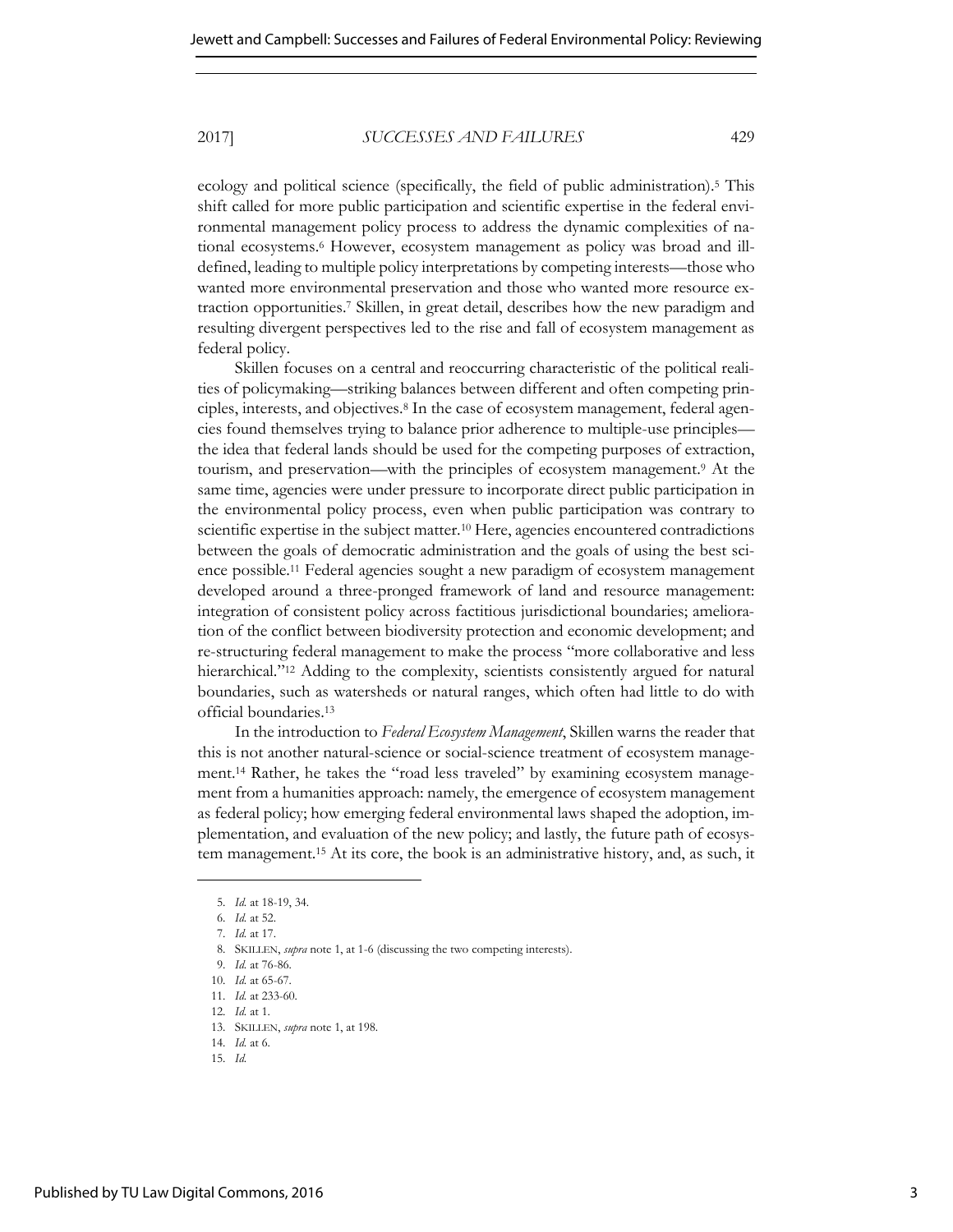is qualitative and narrative-based.

Skillen introduces his first argument by describing his perspective on the intellectual foundation of ecosystem management.16 He summarizes the transformations of ecological sciences and public administration during the twentieth century, which led to the rise of the federal policy.17 Skillen traces early theories and practices of range management and timber production yield-maximization techniques, which emphasized control over ecology.18 By the 1950s, a more systematic and quantitative approach was used to guide ecology management, thus replacing the prior models, which focused on the development of an equilibrium that would maximize production (of timber, forage, etc.).19 Research acknowledging the changing demands of ecology and conservation biology led to "scientific emphases on managing along ecological rather than political boundaries and managing for ecological processes and functions," rather than for production purposes.<sup>20</sup> During this time, ecologists came to believe that ecosystems were more complex than had been believed and that healthy ecosystems required both diversity of organisms and larger ranges than had been thought.21 New insights called into question the very idea that a static equilibrium—whether intended for production or for other purposes—was even possible.<sup>22</sup> Federal agencies used this framework to balance older multiple-use approaches with what was increasingly being seen as a need to protect biodiversity.<sup>23</sup>

This shift in perspective leads to the other side of the policy coin—changes in understandings of the roles and importance of public participation and governance. Similar to his assessment of the transformation of the science of ecology, Skillen traces the shift in public administration during the second half of the twentieth century from the traditional top-down hierarchical framework advocated by noted public administration theorists such as Woodrow Wilson and Herbert Kaufman to one incorporating democratic accountability and collaborative governance.<sup>24</sup> Skillen argues that the Clinton administration's efforts to "reinvent government" in the early 1990s inevitably interacted with the new approaches to ecology and public administration.<sup>25</sup> The new approaches highlighted the new understanding that both ecology and policy administration were too complex to control; instead, ecologists and public administrators adopted a new approach to management—that of adapting to complexities inherent in both frameworks rather than trying to control them.26 As Skillen notes,

l

25. *Id.* at 48; *see generally* DAVID OSBORNE & TED GAEBLER, REINVENTING GOVERNMENT: HOW THE ENTREPRENEURIAL SPIRIT IS TRANSFORMING THE PUBLIC SECTOR (1992).

<sup>16.</sup> *See id.* at 17-51.

<sup>17.</sup> *Id.*

<sup>18.</sup> SKILLEN, *supra* note 1, at 19-21.

<sup>19.</sup> *Id.* at 22-24.

<sup>20.</sup> *Id.* at 34. 21. *Id.* at 24-25.

<sup>22.</sup> *Id.* at 26-28.

<sup>23.</sup> SKILLEN, *supra* note 1, at 33-34.

<sup>24.</sup> *Id* at 34-51.

<sup>26.</sup> SKILLEN, *supra* not[e 1,](#page-2-0) at 28-29, 48-50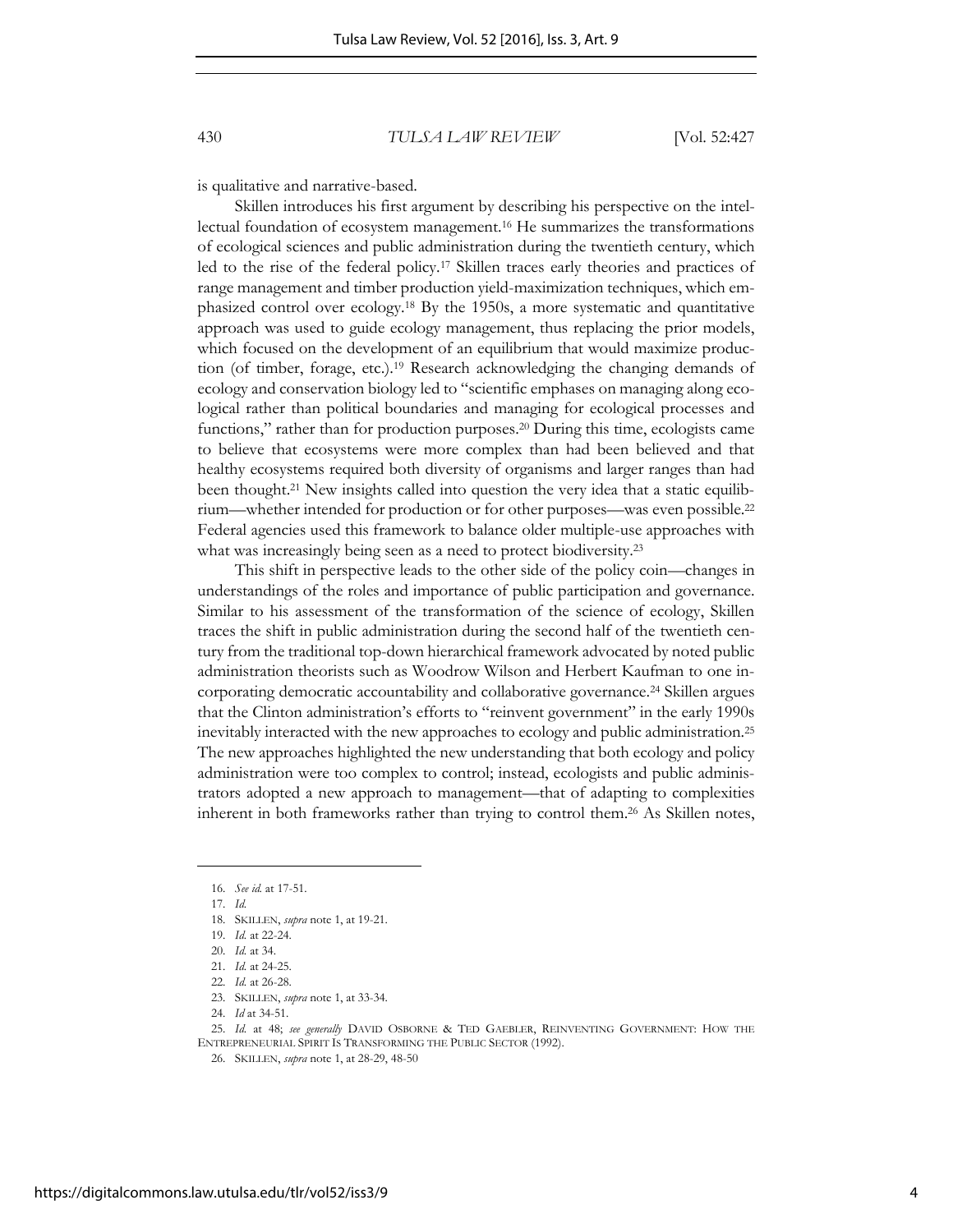"It was in this context that ecosystem management looked so promising . . . providing some of the central concepts and commitments of the new paradigm." 27

*Federal Ecosystem Management* is separated into two major discussion sections: the background of federal ecosystem management and the adoption and implementation of the policy. Chapters 2 and 3 address the policy context of ecosystem management. Skillen notes that the ecological perspective applied to federal land and resource policy was largely induced by a "transformation of American perceptions of nature." 28 As a result, Americans demanded that Congress do more to protect the environment.29 This transformation precipitated landmark environmental legislation, most notably, in Skillen's assessment, the National Environmental Policy Act (NEPA) and the Endangered Species Act (ESA).30 The ESA broadened the scope of species protection to include large swaths of ecosystems, most of which crossed jurisdictional boundaries.31 Skillen utilizes a case-study approach to describe the influence of ESA and ecosystem management in the Greater Yellowstone Ecosystem (a phrase adopted by 1975), describing it as the first time that the principles of ecosystem management were applied on a grand scale.<sup>32</sup>

While public participation was not a new requirement of the environmental protection process, NEPA certainly expanded the scope of participation, particularly in the context of land-use planning and decision-making.<sup>33</sup> Not only did the "ecological turn" result in sweeping new legislative measures, but it also impacted the focus and management operations of the federal agencies charged with implementing the new legislation.34 ESA produced guidelines for agency management, while NEPA helped transform agency procedural requirements that forced the agencies "to consider new ecological science and to encourage broad public participation" when assessing the impact of federal agency land-use and resource planning.<sup>35</sup>

The heart of the book lies in Chapters 4 and 5, where Skillen demonstrates the effect of two divergent presidential administrations in the application of the substantive and procedural requirements of ecosystem management to federal land and resource management activities. In particular, the George H. W. Bush administration promised to be environmentally-friendly, but at the same time resisted regulatory policy, particularly where it impeded economic development.36 The Clinton administration used ecosystem management as a laboratory for experimenting with the reinventing-government movement.37 This approach fit within the framework of NEPA

<sup>27.</sup> *Id.* at 51.

<sup>28.</sup> *Id.* at 61.

<sup>29.</sup> *Id.* at 62.

<sup>30.</sup> *Id.* at 53, 68; *see also* National Environmental Policy Act of 1969, 42 U.S.C. §§ 4321-4370m-12 (1970); *see also* Endangered Species Act, 16 U.S.C. §§ 1531-44 (1973).

<sup>31.</sup> SKILLEN, *supra* not[e 1,](#page-2-0) at 72-76.

<sup>32.</sup> *See id.* at 87-114.

<sup>33.</sup> *Id.* at 71-72.

<sup>34.</sup> *Id.* at 61-65.

<sup>35.</sup> *Id.* at 72.

<sup>36.</sup> SKILLEN, *supra* not[e 1,](#page-2-0) at 117-18.

<sup>37.</sup> *Id.* at 164-65.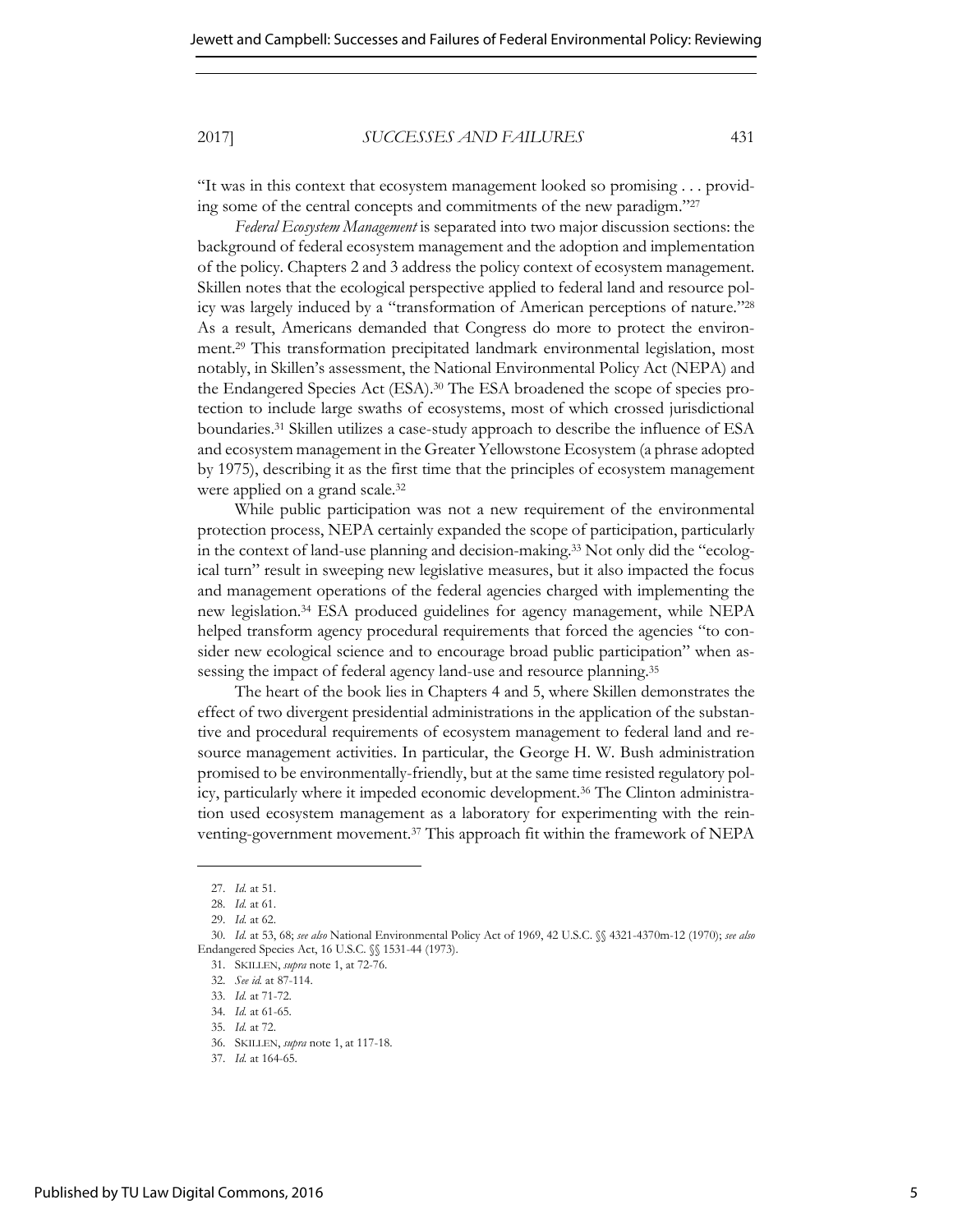and the call for greater public participation in the process.38 This new model embraced the use of collaboration while avoiding "predetermine[d] ecological or economic goals." <sup>39</sup> The spotted owl crisis of the Pacific Northwest was the perfect demonstration experiment for this model.40 The collaborative effort broke the logjam between federal court injunctions and timber industry interests, particularly those in the old-growth areas of the region.<sup>41</sup>

In the final chapters of *Federal Ecosystem Management*, Skillen notes that the quick ascension of ecosystem management to the macro-policy level was followed by an equally rapid devolution to the sub-system policy level during the George W. Bush administration.42 However, despite this quick policy-level devolution, the principles of ecosystem management are still in use today by the federal agencies, though in a less overarching and visible manner.43 Furthermore, Skillen notes that the public discourse on federal land-use planning and resource management has likely changed forever, as the notion of ecosystem complexity has left an indelible mark in this area.<sup>44</sup> While the less-visible use of ecosystem management principles likely will stay in stasis for some time, a future ecological crisis may propel it to national-level attention once again.

Lastly, in the final chapter, Skillen discusses how recent presidential administrations have treated and applied ecosystem management ideals to the area of federal land-use policy. Skillen supplies ample anecdotal evidence on the direct application and effect of substantive ecosystem management policies under the presidencies of George H.W. Bush, Bill Clinton, George W. Bush, and, most recently, Barack Obama.45 Skillen concludes with an optimistic message that, though the visibility of ecosystem management policy has declined, attention to ecosystem management over the years has set a precedent for the inclusion of scientific assessment in the creation of future environmental policies. This enduring characteristic is the most important component of its afterlife. For, no matter what we call the process, current understandings of the society-ecology interface attempt to balance the many demands placed on our national resources, while ignoring factitious boundaries created for other purposes.<sup>46</sup>

#### FAILED PROMISES

While ecosystem management issues were rising to the federal macro-policy

l

46. SKILLEN, *supra* note 1, at 266.

https://digitalcommons.law.utulsa.edu/tlr/vol52/iss3/9

<sup>38.</sup> *Id.* at 165.

<sup>39.</sup> *Id.* 40. *Id.* at 177.

<sup>41.</sup> SKILLEN, *supra* note 1, at 183-85.

<sup>42.</sup> *Id.* at 218-19.

<sup>43.</sup> *Id.* at 220. 44. *Id.* at 266.

<sup>45.</sup> *Id.* at 222-70.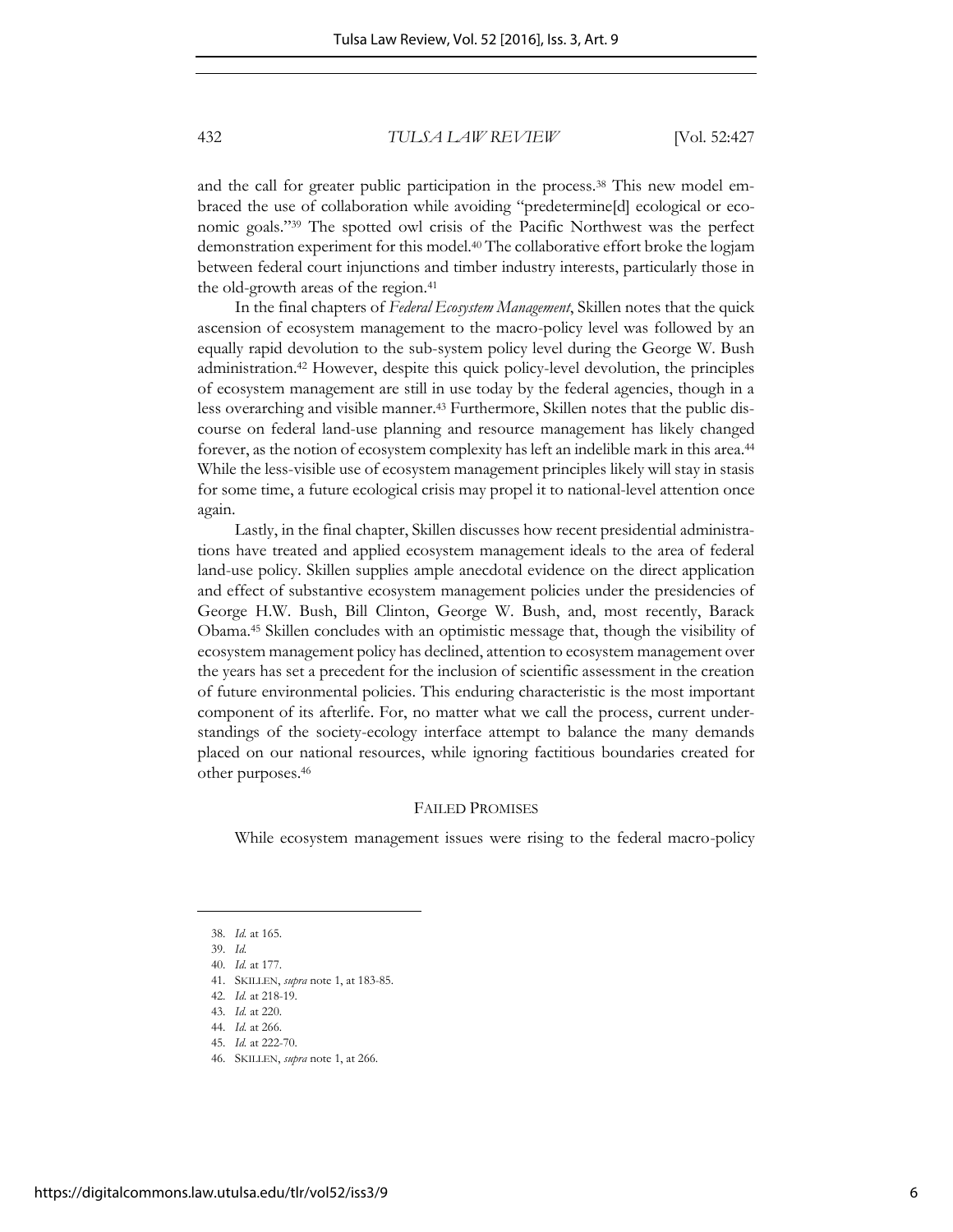level, national policy attention was simultaneously becoming focused on environmental justice issues.47 For the past forty years, policymakers, environmental advocates, and interested scholars have grown increasingly concerned about the disproportional exposure to environmental pollution and the resulting health risks facing predominately minority and low-income communities throughout the United States.48 However, despite the best of intentions, the resulting body of environmental legislation, which was designed to address and ameliorate exposure to environmental pollution, failed to equitably allocate the benefits of environmental policy outcomes in all communities.<sup>49</sup> *Failed Promises*, edited by David M. Konisky, who was Associate Professor of Public Policy at Georgetown University,50 is a unique contribution for policy and legal scholars concerned with environmental justice. The book's chapters address specific failures of environmental justice policy as well as policy implementation challenges of the EPA and other federal agencies.<sup>51</sup>

The authors provide a comprehensive retrospective of federal environmental justice policy, complete with a systematic evaluation of environmental legislation, implementation, and consequences for environmental justice effects.52 Each chapter is written by scholarly and professional experts in the fields of political science, law, public policy, regulation, criminology, and economics, applying their knowledge to the different dimensions of environmental justice.<sup>53</sup> Taken as a whole, their chapters evaluate the extent to which federal agencies effectively implemented President Clinton's Executive Order 12898 (EO 12898).<sup>54</sup> EO 12898 requires that federal agencies consider environmental justice in government decision making.55 How this directive was carried out—and barriers to its success—are at the heart of *Failed Promises*. 56

*Failed Promises* frames the analysis by reviewing key environmental legislation and related regulatory activities designed to address environmental protection inequities.57 Despite the progress made in protecting the environment at the federal level over the past 40 years, the authors reveal evidence that the benefits of these efforts to improve environmental quality have not been evenly distributed across the country, particularly among low-income and racial and ethnic minority populations.58 This discourse is salient; countless observers of environmental justice issues and related federal agency responses are critical of the EPA's failure to meaningfully involve lowincome and minority groups in its decision-making processes and its continued lack

<sup>47.</sup> FAILED PROMISES, *supra* note 1, at xi.

<sup>48.</sup> *Id.* at xiii.

<sup>49.</sup> *Id.*

<sup>50.</sup> Prof. Konisky has since moved to Indiana University's School of Public and Environmental Affairs.

<sup>51.</sup> FAILED PROMISES, *supra* note 1, at xiii.

<sup>52.</sup> *Id..* 

<sup>53.</sup> *Id.* 

<sup>54.</sup> *See* Exec. Order No. 12,898, 59 Fed. Reg. 7,629 (Feb. 11, 1994).

<sup>55.</sup> *Id.*

<sup>56.</sup> *See generally* FAILED PROMISES, *supra* note 1.

<sup>57.</sup> *Id.*  58. *Id.*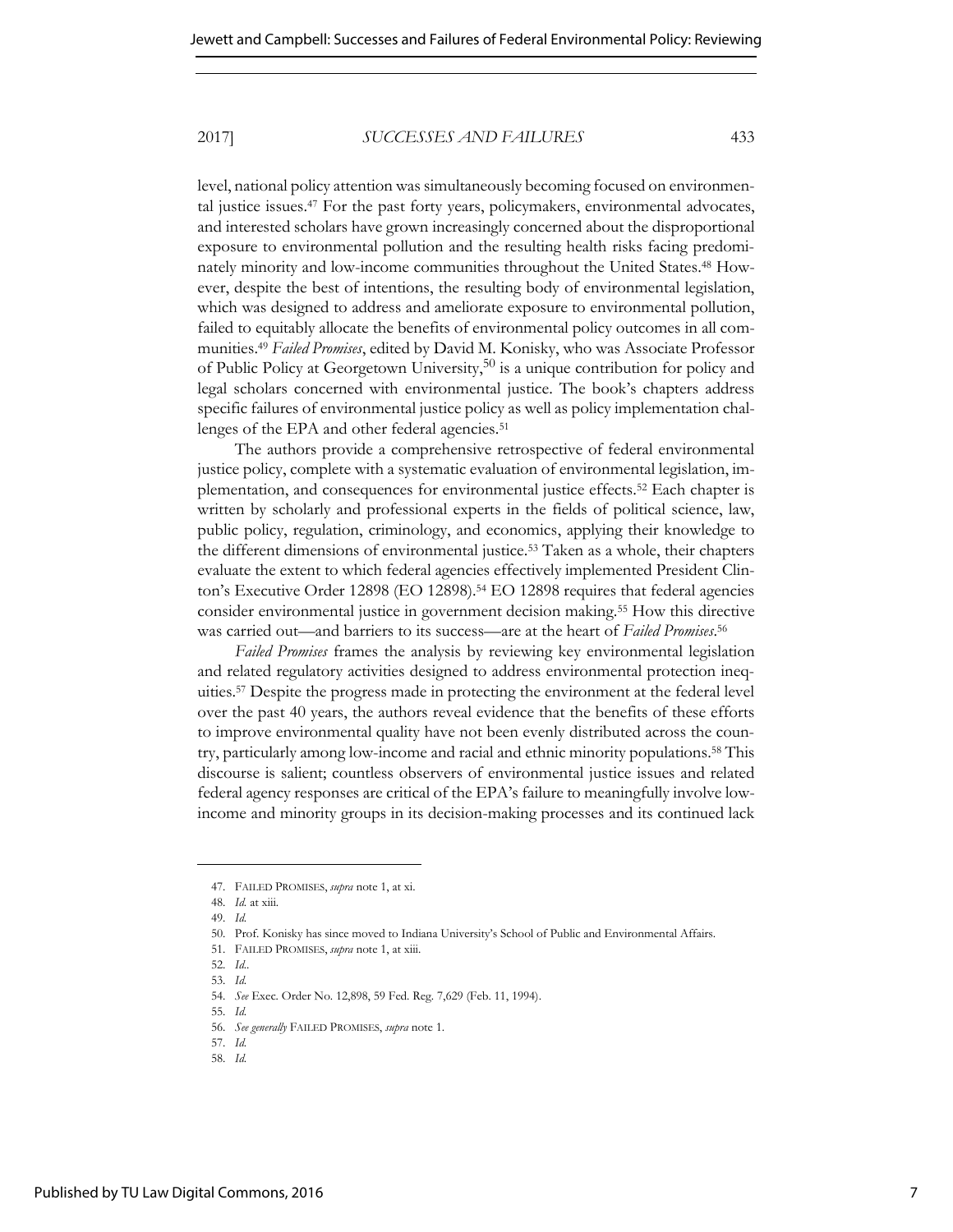of resolving complaints under [Title VI of the Civil Rights Act.](http://www.justice.gov/crt/about/cor/coord/titlevi.php) <sup>59</sup> The majority of the analyses are qualitative, though Chapter 6 (Konisky and Reenock) uses statistical methods including multivariate regression analysis (logit).<sup>60</sup>

The chapters of *Failed Promises* are focused on Konisky's definition of three principle elements of environmental justice: distributive, procedural, and corrective.<sup>61</sup> Some environmental justice scholars and advocates would likely add another dimension to the discussion, "recognition equity," which, by definition, ensures that differences in social, economic, and cultural aspects are recognized, valued, and respected in the process. This dimension is not fully developed in the book, yet would add to the premise that the EPA has largely failed to ensure greater public participation in the environmental protection process (it is generally presumed that greater public participation will help agencies understand and meet the needs of vulnerable communities).

The chapters of *Failed Promises* are organized by the various environmental justice processes.62 Notable processes discussed in the book include facility permitting, federal rulemaking (specifically standard setting and economic effects of federal rules and regulations), public participatory processes, policy implementation, and adjudication.<sup>63</sup> The culmination of the chapter analyses lead the reader to the book's central argument: U.S. environmental justice policies, and the agencies tasked with their implementation failed to live up to their promises, instead yielding to legal challenges, inadequate bureaucratic coordination, political resistance, analysts' tendency to focus on overall benefits and costs rather than those to vulnerable subpopulations, and weak definitions of federal policy intent and target communities.<sup>64</sup>

The first two chapters of *Failed Promises*, solely authored by Konisky, provide the historical context for EO 12898, including its effectiveness and limitations from the Clinton administration to that of President Obama.65 Konisky sets the stage for U.S. environmental protection policymaking, which is that policy issues are debated within a classic conflict framework of anti-regulation business concerns versus social interests, particularly those associated with environmental inequities.<sup>66</sup>

In Chapter 3, Eileen Gauna, a professor of law at the University of New Mexico School of Law, evaluates the extent to which environmental justice considerations have become integrated into the EPA permitting process.<sup>67</sup> The EPA permitting process is paramount to mitigation of environmental damages from economic activity.

<sup>59.</sup> *See* Civil Rights Act of 1964, 42 U.S.C.A. § 2000d (1964).

<sup>60.</sup> *See* FAILED PROMISES, *supra* note 1.

<sup>61.</sup> *Id.* 

<sup>62.</sup> *Id.* 

<sup>63.</sup> *Id.* 

<sup>64.</sup> *Id.* 

<sup>65.</sup> David M. Konisky, *Introduction, in* FAILED PROMISES: EVALUATING THE FEDERAL GOVERNMENT'S RESPONSE TO ENVIRONMENTAL JUSTICE 1 (2015), David M. Konisky, *The Federal Government's Response to Environmental Inequality, in* FAILED PROMISES: EVALUATING THE FEDERAL GOVERNMENT'S RESPONSE TO ENVIRONMENTAL JUSTICE 29 (2015).

<sup>66.</sup> *See id.* 

<sup>67.</sup> *See generally* Eileen Gauna, *Federal Environmental Justice Police in Permitting, in* FAILED PROMISES: EVALUATING THE FEDERAL GOVERNMENT'S RESPONSE TO ENVIRONMENTAL JUSTICE 57 (David M. Konisky ed., 2015).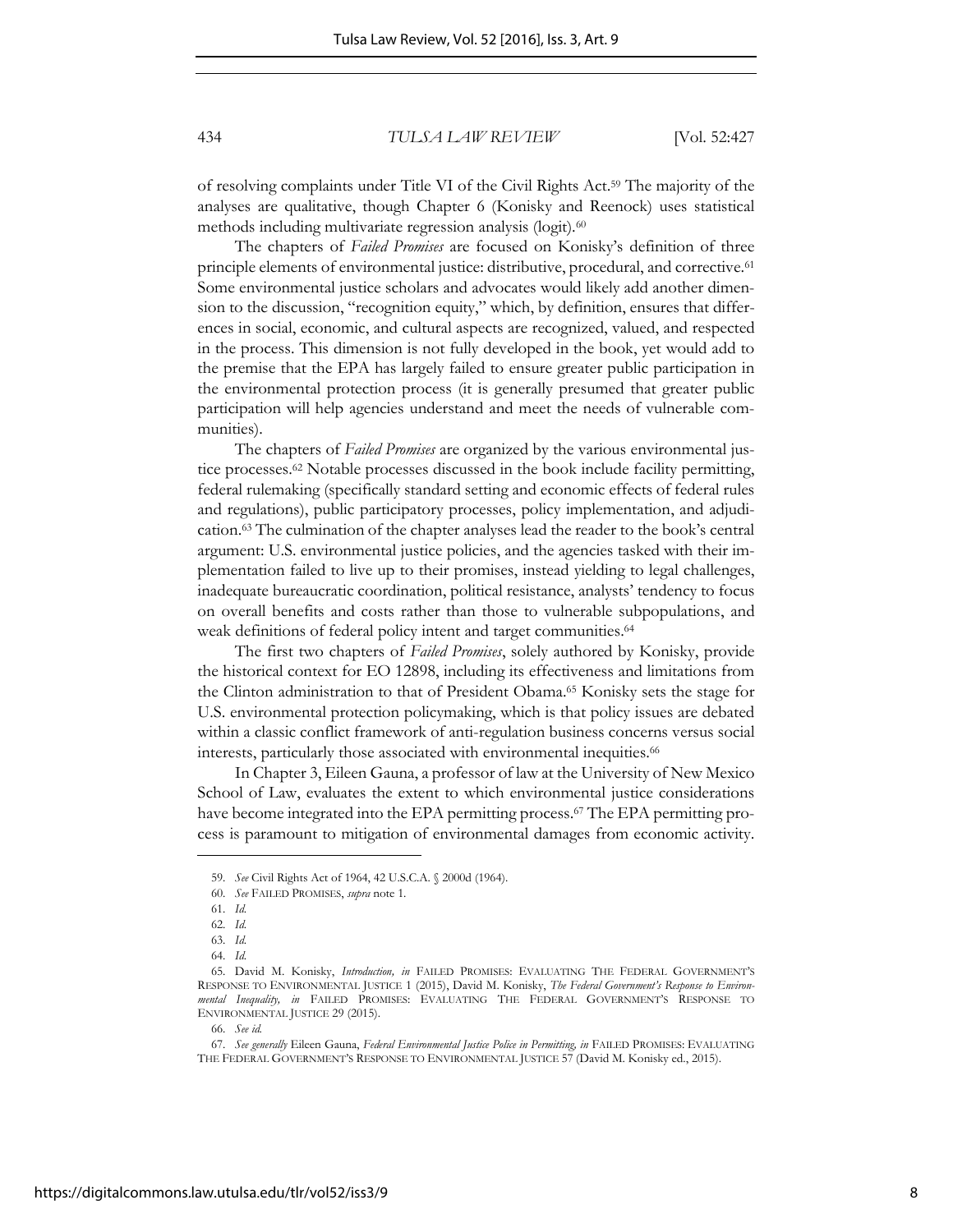This chapter pays particular attention to Environmental Appeals Board decisions, which Gauna considers to be "an instructive lens into" the area of federal policy and difficult permitting decisions.68 Yet, despite the infrastructure available (Gauna offers the example of the Environmental Appeals Board), there is a striking lack of guidance and definition, which hinders the efforts of EPA permitting officials.69 Because of illdefined criteria, regional EPA offices find it difficult to determine if a permit will or will not have an impact on a vulnerable community.70 Making matters worse, the definition of what constitutes a vulnerable community is murky.71 Sole discretion is left to the permitting agencies themselves, whether at the federal level, or at any number of state, local, and tribal government agencies.72 Despite the institutional challenges, Gauna finds hope in future empirical analyses of permitting-agency discretionary assessment mechanisms to ensure greater effectiveness in protecting vulnerable communities.<sup>73</sup>

The assessment of EPA discretionary practices continues in Chapter 4. Douglas S. Noonan, an associate professor of public and environmental affairs and research director at the Indiana University Public Policy Institute, addresses the discretion that the EPA has in standard-setting and how the EPA has integrated the standards for pollution control within the environmental justice policy area.<sup>74</sup> Noonan contends that, despite the intent of EO 12898, the emphasis of EPA actions has been focused mainly on pollution control rather than on equalizing the burdens of regulations and of pollution.75 Noonan argues that this is largely due to the aims of the major pieces of environmental legislation (e.g., NEPA and ESA).76 What Noonan is attempting to rationalize is that the standard-setting process of the EPA has not provided adequate mechanisms for incorporating environmental justice concerns in its actions. While standards have become more uniform, the efficiencies gained from uniformity have diluted localized policies that could more effectively address burden inequities. A common thread in *Failed Promises* begins to reveal itself: EO 12898, due to its illdefined and inadequate policy guidance, lacks the substance to affect burden equalization. At the conclusion of the chapter, Noonan provides some policy recommendations that he believes can positively affect the quality of life for impacted and disadvantaged populations in several areas including environmental, health, social, and economic.77 Among others, these include pegging standards to the needs of vulnerable populations and combining a market-based approach with a focus on "hotspots"

<sup>68.</sup> *Id.* at 58.

<sup>69.</sup> *Id.* at 60.

<sup>70.</sup> *Id.* at 69.

<sup>71.</sup> *Id.* at 70.

<sup>72.</sup> *See* Gauna, *supra* note 67, at 70.

<sup>73.</sup> *Id.* 

<sup>74.</sup> *See generally* Douglas S. Noonan, *Assessing the EPA's Experience with Equity in Standard Setting, in* FAILED PROMISES: EVALUATING THE FEDERAL GOVERNMENT'S RESPONSE TO ENVIRONMENTAL JUSTICE 85 (David M. Konisky ed., 2015).

<sup>75.</sup> *Id.* at 86.

<sup>76.</sup> *Id.* at 97.

<sup>77.</sup> *Id.* at 110.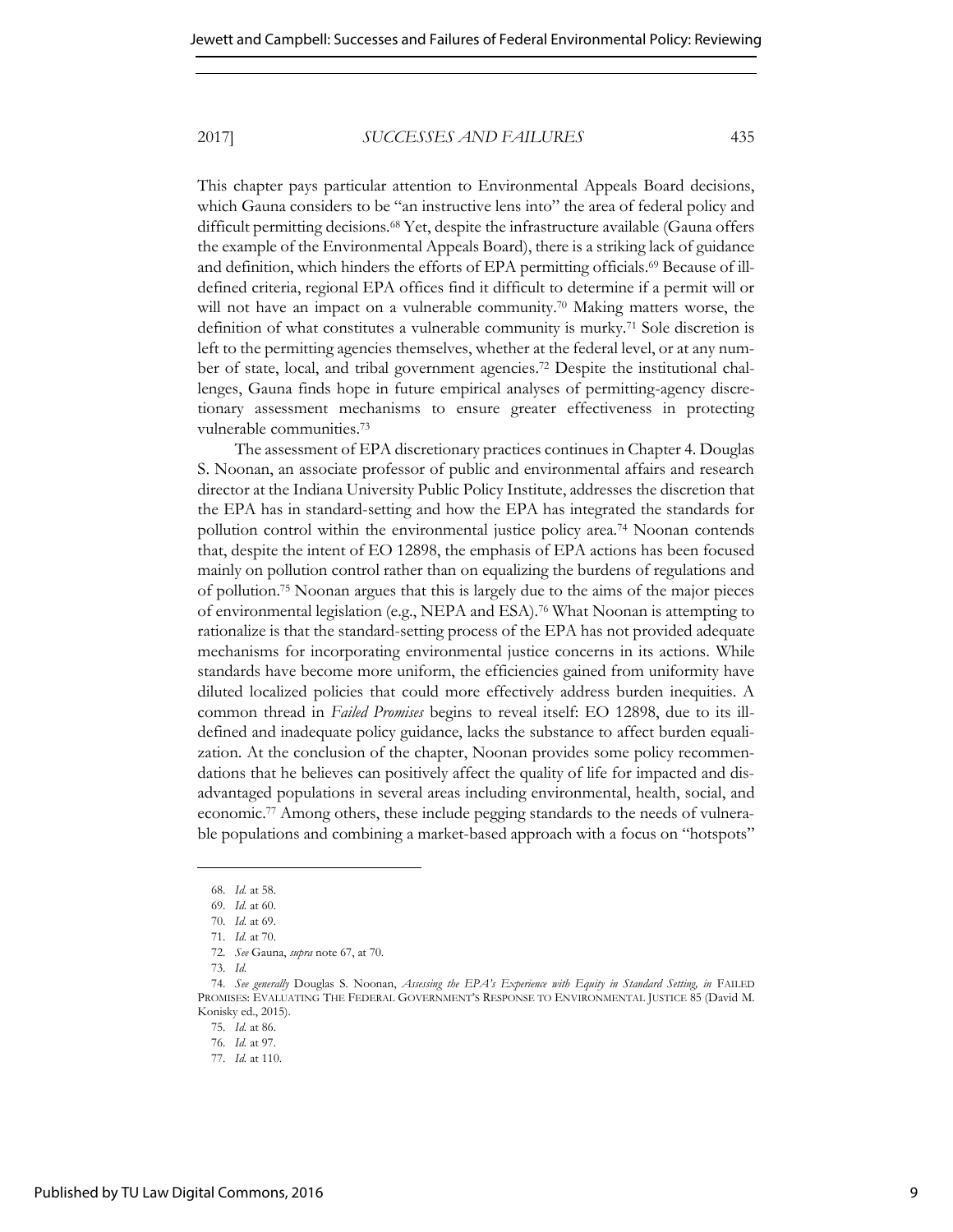(specific areas that may receive excess levels of pollution even while wider-area efficiency is served).78 Noonan also warns that focusing on environmental justice is often technically difficult.<sup>79</sup>

Ronald J. Shadbegian and Ann Wolverton authored Chapter 5.80 Both are economists at the EPA, and Shadbegian also serves as an adjunct professor of economics at Georgetown University.81 Supporting the earlier claim that *Failed Promises* is a unique empirical assessment of environmental justice, this chapter's focus is on analytic issues.82 Drawing from their background in economics, the authors acknowledge that the EPA "has been criticized for not incorporating environmental justice more fully into economic analyses of rulemakings."<sup>83</sup> This judgment is supported by five analytic issues related to the effects of regulation on disadvantaged communities: choice of geographic scope, identification of potentially affected populations, selection of a comparison group, spatial identification of effects on population groups, and measurement of exposure or risk.84 Shadbegian and Wolverton compare the academic treatments of these issues with the practices of recent environmental justice analyses at the EPA.<sup>85</sup> The authors note that "a key challenge for the EPA [in addressing these analytic issues of environmental justice] is data constraints for evaluating the effects of national level policy," thus limiting the EPA's use of quantitative assessments of the rulemaking categories.<sup>86</sup>

Chapter 6 is authored by Dorothy M. Daley and Tony G. Reames.<sup>87</sup> Daley is an associate professor at the University of Kansas with a background in environmental and public health policy.88 Reames is a postdoctoral research fellow at the School of Natural Resources and Environment at the University of Michigan.89 The authors evaluate public participation as a mechanism to address the challenge of implementing EO 12898 with respect to the "diversity and distribution of environmental justice problems." <sup>90</sup> Because the public participation process in environmental justice is only lightly covered in the literature, this chapter will be of particular interest to those scholars and practitioners who argue its salience for community protection. Daley and Reames evaluate the EPA's public participation process since the executive order went into effect, and compare and contrast those processes with public participation

l

88. *Id.* 

<sup>78.</sup> *Id.* at 92.

<sup>79.</sup> *Id.* at 111.

<sup>80.</sup> *See* Ronald J. Shadbegian & Ann Wolverton, *Evaluating Environmental Justice: Analytic Lessons from the Academic Literature and in Practice, in* FAILED PROMISES: EVALUATING THE FEDERAL GOVERNMENT'S RESPONSE TO ENVIRONMENTAL JUSTICE 117 (David M. Konisky ed., 2015).

<sup>81.</sup> *Id.* 

<sup>82.</sup> *See generally id.* 

<sup>83.</sup> *Id.* at 119.

<sup>84.</sup> *Id.* at 121-34.

<sup>85.</sup> *Id.* 

<sup>86.</sup> *Id.* at 135.

<sup>87.</sup> *See* Dorothy M. Daley & Tony G. Reames, *Public Participation and Environmental Justice: Access to Federal Decision Making, in* FAILED PROMISES: EVALUATING THE FEDERAL GOVERNMENT'S RESPONSE TO ENVIRONMENTAL JUSTICE 143 (David M. Konisky ed., 2015).

<sup>89.</sup> *Id.* 

<sup>90.</sup> *Id.* at 143.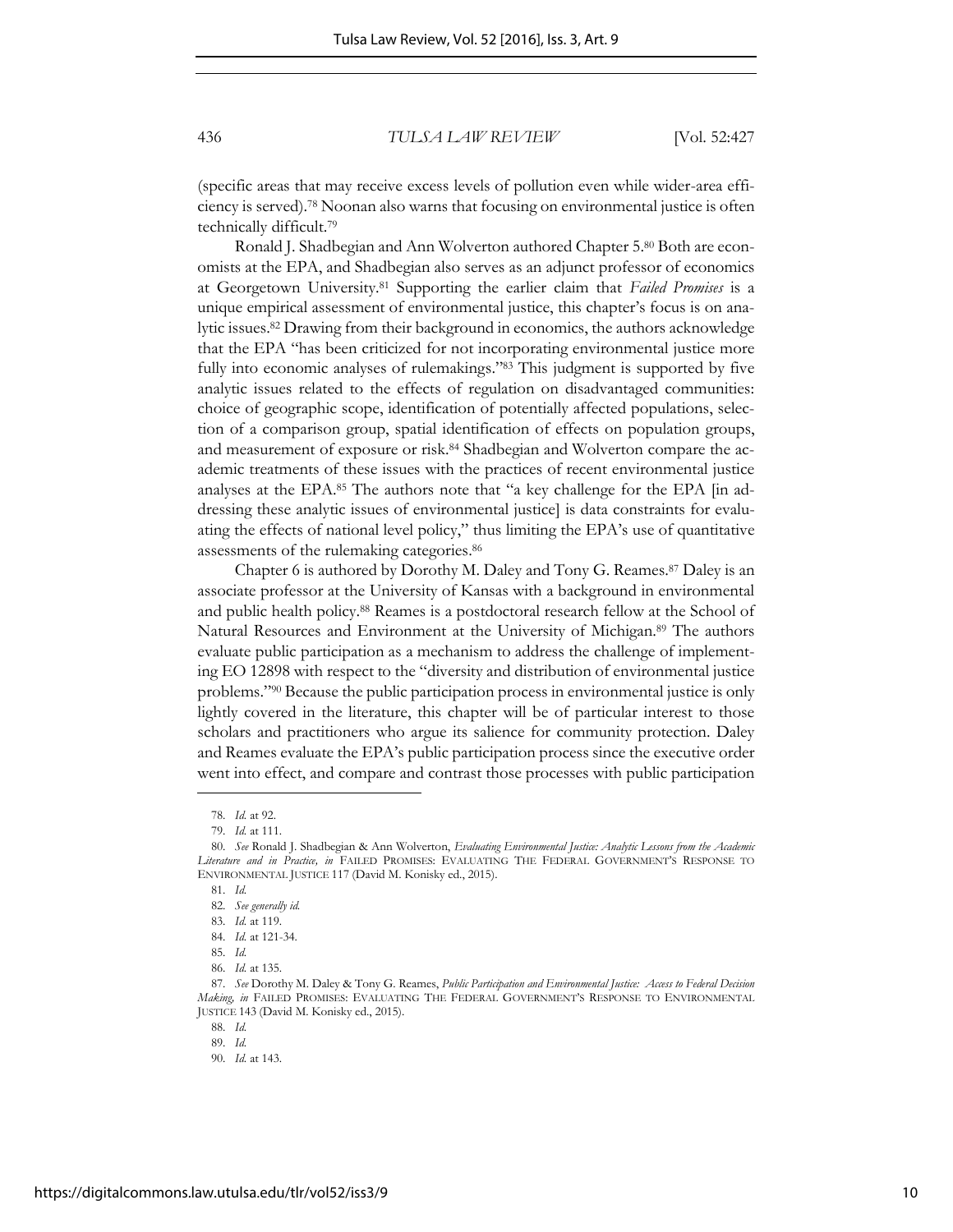mechanisms implemented by other federal agencies, namely the Department of Energy (DOE) and the Department of Transportation (DOT).91 Not surprisingly, the authors find that there is considerable variation across federal agencies and that public participation is compromised by a complex decision-making environment and an observed secular decrease in public engagement, particularly with respect to disadvantaged communities.<sup>92</sup> But a positive takeaway resides in this chapter's conclusion. Daley and Reames provide examples of the EPA's public engagement efforts, particularly as a result of *Plan EJ 2014*, <sup>93</sup> that have become model initiatives to disseminate information and empower communities while facilitating greater public participation.94

Konisky teams with Christopher Reenock for Chapter 7.<sup>95</sup> Reenock is an associate professor of public policy at Florida State University.96 Continuing the theme of empirical assessments of environmental protection policy and implementation efforts, Konisky and Reenock use "a simple interrupted time series research design" to study the effects of the environmental justice initiatives, specifically focusing on the Clean Air Act (CAA).<sup>97</sup> They (1) identify the locations of major pollution sources, (2) characterize communities located within one mile from the pollution sources, and (3) observe the number of enforcement actions taken either by the EPA or state governments in each community from 1990 to 2008.98 They also control for demographic attributes, industrial sectors, air pollution severity, economic conditions, state political conditions, and presidential administrations, because those variables might be correlated with the enforcement outcomes.<sup>99</sup> The model estimates the probability of inspections and punitive actions for a target community (i.e., African-American, Hispanic, and low-income community) and a non-target community (e.g. wealthy and/or non-minority communities) for both the pre- and post-CAA policy periods.<sup>100</sup> The results of the analysis show disparities between EPA inspection and enforcement activities and those of state agencies with respect to the target communities.101 Disparities also existed pre- and post-policy periods within the EPA and within state agencies.102 The authors conclude with a discussion of the different interpretations and policy implications generated by the results of their analysis.<sup>103</sup>

<sup>91.</sup> *Id.* at 163.

<sup>92.</sup> Daley & Reames, *supra* note 87, at 165.

<sup>93.</sup> Plan EJ 2014 is the EPA's guidance document for actively integrating environmental justice into agency programs, procedures, and policies.

<sup>94.</sup> *Id.* at 165.

<sup>95.</sup> *See generally* David M. Konisky & Christopher Reenock, *Evaluating Fairness in Environmental Regulatory Enforcement, in* FAILED PROMISES: EVALUATING THE FEDERAL GOVERNMENT'S RESPONSE TO ENVIRONMENTAL JUSTICE 173 (David M. Konisky ed., 2015) (Both authors thank CGU doctoral student Nyonho O for assistance with review of Chapter 7 of *Failed Promises*).

<sup>96.</sup> *See id.* 

<sup>97.</sup> *Id.* at 182.

<sup>98.</sup> *Id.* at 184.

<sup>99.</sup> *Id.* at 185.

<sup>100.</sup> Konisky & Reenock, *supra* note 95, at 186.

<sup>101.</sup> *Id.* at 191.

<sup>102.</sup> *Id.* at 189.

<sup>103.</sup> *Id.* at 191-94.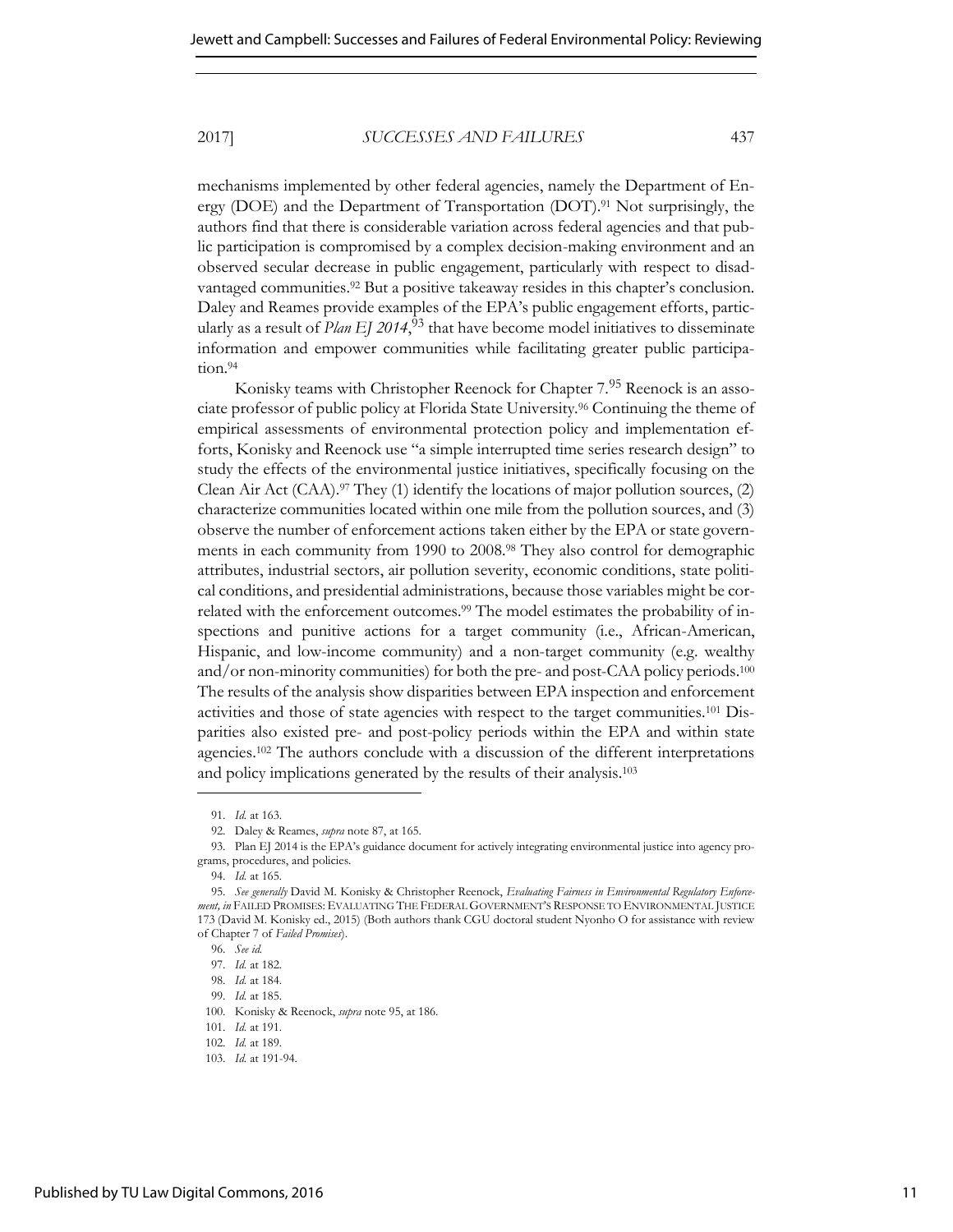Chapter 8 is written by Elizabeth Gross and Paul Stretesky.<sup>104</sup> Gross is a Colorado-based attorney practicing real estate law, while Stretesky is a professor of criminology at Northumbria University in Newcastle, England, focusing his research interests on issues of environmental justice and crime.105 In this chapter, the authors address the corrective justice dimension of environmental protection by analyzing federal environmental justice policies in the judicial system.106 The authors focus on claims and their outcomes with respect to Title VI of the Civil Rights Act and the National Environmental Policy Act (NEPA).107 The authors argue that claims filed under Title VI are few, which suggests, according to the authors, "that the courts have played a very limited role in achieving environmental justice through Title VI." <sup>108</sup> Again, *Plan EJ 2014* is identified as important for the future of environmental justice, because it seems to unleash a more active role for the EPA in corrective justice issues.109 As the authors state, the *Plan EJ 2014* Progress Report calls for the EPA to lay "the cornerstones for fully implementing [the EPA's] mission of ensuring environmental protection for all Americans, regardless of race, color, national origin, income, or education." <sup>110</sup> Similarly, the authors note, the EPA indicated in 2011 that NEPA would be used much more aggressively during the Obama administration.<sup>111</sup> Gross and Stretesky pose an interesting hypothesis that the NEPA "may [be] a viable basis on which to successfully assert an environmental justice claim," even though at the time of writing, this had not been tested in any court.<sup>112</sup>

Konisky concludes *Failed Promises* with a restatement of the analyses and findings of each chapter.113 He also suggests some broad thematic takeaways that may prove useful to policy scientists and analysts, environmental advocates, and interested scholars: (1) EO 12898's modest impact on federal environmental decision-making demonstrates limited effectiveness of federal administrative action, such as presidential executive orders; (2) the EPA was not given clear policy direction through EO 12898, and has also come up short in developing policy guidance and implementation activities where the EPA does have power and discretion to act; (3) there is a systemic failure on the part of federal and state agencies to coordinate activities in many areas of environmental policy, not just in environmental justice; and (4) there is a lack of strong and consistent leadership in the executive branch and within federal and state

<sup>104.</sup> *See* Elizabeth Gross & Paul Stretesky, *Environmental Justice in the Courts, in* FAILED PROMISES: EVALUATING THE FEDERAL GOVERNMENT'S RESPONSE TO ENVIRONMENTAL JUSTICE 205 (David M. Konisky ed., 2015).

<sup>105.</sup> *See id.* 

<sup>106.</sup> *Id.* 

<sup>107.</sup> *Id.*, *see* Civil Rights Act of 1964, 42 U.S.C.A. § 2000d (1964), *see also* National Environmental Policy Act, 42 U.S.C.A. § 4321 (1970).

<sup>108.</sup> Gross & Stretesky, *supra* note 104, at 208.

<sup>109.</sup> *Id.* at 209.

<sup>110</sup>*. Id.* 

<sup>111.</sup> *Id.* 

<sup>112.</sup> *Id.* at 224.

<sup>113.</sup> *See* DAVID M. KONISKY, *Federal Environmental Justice Police: Lesson Learned, in* FAILED PROMISES: EVALUATING THE FEDERAL GOVERNMENT'S RESPONSE TO ENVIRONMENTAL JUSTICE 234 (2015).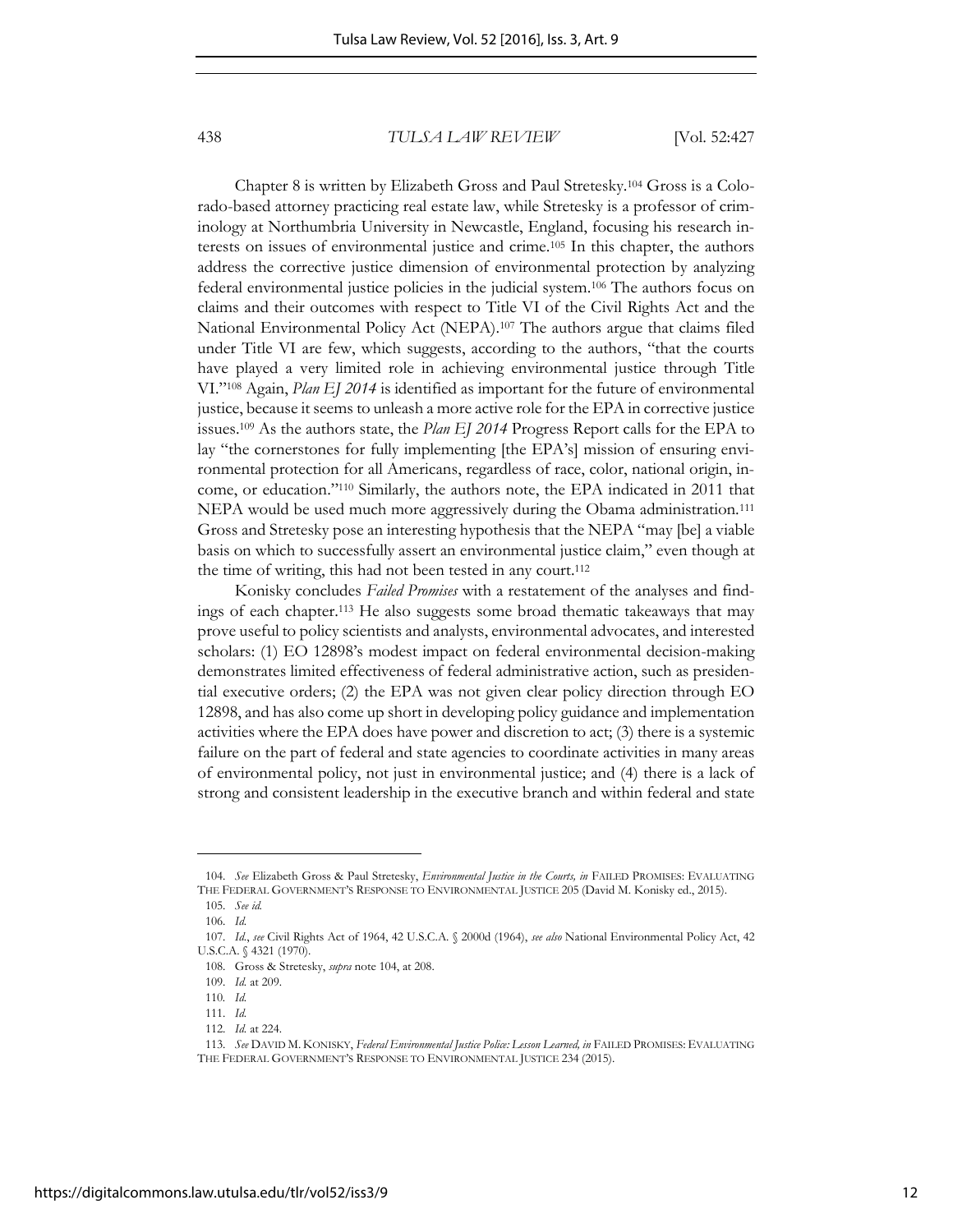agencies themselves with respect to guiding, implementing and evaluating environmental policy.114 Finally, Konisky looks to the future, asking, "[i]f the past twenty years have largely been a disappointment, what should we expect in the years and decades to come?" <sup>115</sup> He finds hope in *Plan EJ 2014*, but with the current federal administration, under a president who has stated an intention of eliminating the EPA altogether, this question looms much larger than at the time the book was written.<sup>116</sup>

## **CONCLUSIONS**

*Federal Ecosystem Management* delivers on its promise to evaluate the rise and fall of a new paradigm of environmental protection in the United States.<sup>117</sup> The strength of the work lies in its ability to accurately portray the tremendous complexities of managing diverse and ever-changing ecologies and social circumstances, and the difficulties faced by federal agencies undertaking this management task. Taken together, the requirements of federal environmental laws and policy compliance, changing judicial interpretations, and competing interests associated with environmental advocates and those of economic development make the task nearly insurmountable.

A weakness of his treatment is that Skillen tends to belabor certain elements; some portions of the text border on repetitious. For example, the rather lengthy narrative of the history and evolution of public administration in Chapter 2 is likely of limited interest to scholars and researchers of the environment (and is certainly overviewed in many public administration texts).118 Arguably, the transformation of public administration is a crucial nexus to the shift to a new paradigm of environmental protection management, but does not warrant the detailed treatment of foundational principles.

*Failed Promises* blazes a new trail in the scholarly examination of environmental justice in the United States and, specifically, the performance of the EPA in implementing Executive Order 12898 and related policies. This focus is the strength of the book, partly because it is a unique, empirical treatment of the impacts of the policy change, but also because it addresses different facets of the policy implementation process, ranging from permitting to judicial interpretation of environmental inequities. It is surely the most comprehensive evaluation of the federal response to principal aspects of environmental justice.

However, the book focuses on the effectiveness of the EPA's implementation of EO 12898 overshadows the influence the order had on other federal agency implementation efforts and its importance in addressing environmental inequities in U.S. communities. For example, even if symbolic, the increased federal attention to environmental justice concerns generated a potent grassroots, community-driven movement throughout the country. A salient example is the effort by the Army Corps

<sup>114.</sup> *Id.* 

<sup>115.</sup> *Id.* at 248.

<sup>116.</sup> *Id.* at 250.

<sup>117.</sup> *See* SKILLEN, *supra* note 1.

<sup>118.</sup> *See id.* at 52-86.